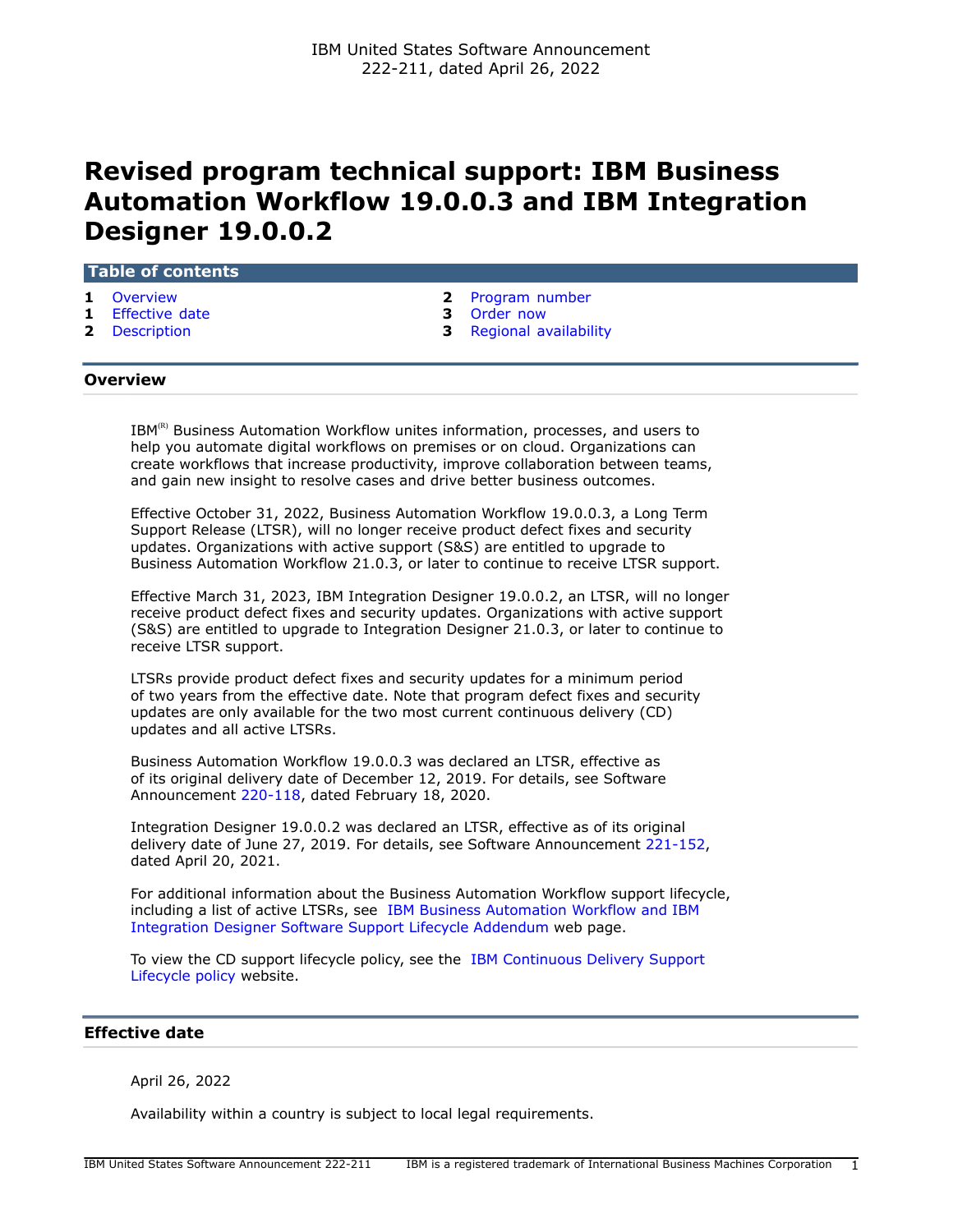# <span id="page-1-1"></span>**Description**

Business Automation Workflow combines business process management and case management capabilities in a single integrated workflow solution. It unites information processes and users to provide a 360-degree view of work to help drive more successful business outcomes. Capabilities include the following:

- Integrated process and case management. Consolidates and standardizes task work for easier prioritization; combines process-centric and case-centric work in repeatable business workflows to meet wider enterprise needs.
- Improved service. Expedites the organization's engagement by giving workflow participants and case workers access to systems, information, and analytics; speeds transactional workflows and case resolutions.
- Enhanced decision-making. Uses built-in visibility and powerful analytics to identify the best actions to resolve cases quickly and improve collaboration between IT and business teams.
- Manageable initial startup costs. Enables you to start projects small with low startup costs and a subscription-based consumption model, then grow and scale smoothly from initial project to enterprise-wide program.

Integration Designer provides tools to create integration logic for invoking and exposing services, and to create business processes that integrate applications and data.

Information resources:

- [IBM Business Automation Workflow](https://www.ibm.com/products/business-automation-workflow) website
- [Design and manage end-to-end workflows](https://www.ibm.com/cloud/workflow) website
- [IBM Documentation](https://www.ibm.com/docs/en/baw) (IBM Business Automation Workflow documentation)
- [IBM Documentation](https://www.ibm.com/docs/en/baw/20.x?topic=integration-designer-v2103) (IBM Integration Designer)

# **Accessibility by people with disabilities**

Accessibility Compliance Reports (previously known as a VPAT) containing details on accessibility compliance to standards, including the Worldwide Consortium Web Content Accessibility Guidelines, European Standard EN 301 349, and US Section 508, can be found on the [IBM Accessibility Conformance Reports](https://able.ibm.com/request/) website.

#### **Reference information**

For additional information on IBM Business Automation Workflow, see:

- Software Announcement [221-184,](http://www.ibm.com/common/ssi/cgi-bin/ssialias?infotype=an&subtype=ca&appname=gpateam&supplier=897&letternum=ENUS221-184) dated May 4, 2021
- Software Announcement [220-169,](http://www.ibm.com/common/ssi/cgi-bin/ssialias?infotype=an&subtype=ca&appname=gpateam&supplier=897&letternum=ENUS220-169) dated June 23, 2020
- Software Announcement [220-067,](http://www.ibm.com/common/ssi/cgi-bin/ssialias?infotype=an&subtype=ca&appname=gpateam&supplier=897&letternum=ENUS220-067) dated May 5, 2020
- Software Announcement [220-154,](http://www.ibm.com/common/ssi/cgi-bin/ssialias?infotype=an&subtype=ca&appname=gpateam&supplier=897&letternum=ENUS220-154) dated March 24, 2020
- Software Announcement [220-118,](http://www.ibm.com/common/ssi/cgi-bin/ssialias?infotype=an&subtype=ca&appname=gpateam&supplier=897&letternum=ENUS220-118) dated February 18, 2020
- Software Announcement [219-503,](http://www.ibm.com/common/ssi/cgi-bin/ssialias?infotype=an&subtype=ca&appname=gpateam&supplier=897&letternum=ENUS219-503) dated November 19, 2019

For additional information on IBM Integration Designer, see:

- Software Announcement [219-250,](http://www.ibm.com/common/ssi/cgi-bin/ssialias?infotype=an&subtype=ca&appname=gpateam&supplier=897&letternum=ENUS219-250) dated May 14, 2019
- Software Announcement [218-428,](http://www.ibm.com/common/ssi/cgi-bin/ssialias?infotype=an&subtype=ca&appname=gpateam&supplier=897&letternum=ENUS218-428) dated September 11, 2018

# <span id="page-1-0"></span>**Program number**